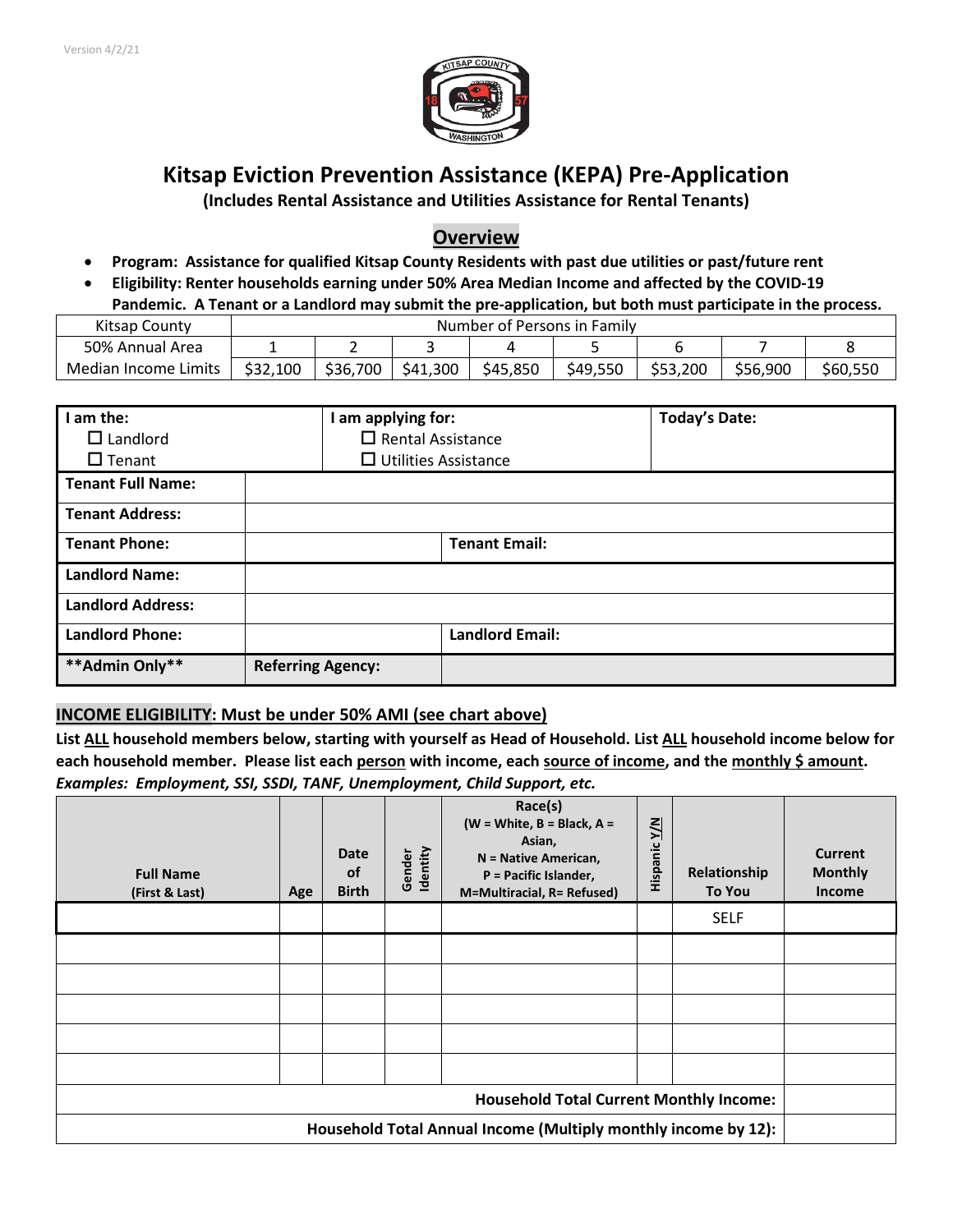### **HOUSING STATUS**

|                                                                        | Monthly Rent Amount: \$_____________________# of Bedrooms: ________________________ Is your housing subsidized? $\Box$ Yes $\Box$ No |
|------------------------------------------------------------------------|--------------------------------------------------------------------------------------------------------------------------------------|
|                                                                        | Do you currently owe back rent? $\Box$ Yes $\Box$ No If YES, how much do you owe? \$                                                 |
|                                                                        |                                                                                                                                      |
| <b>UTILITIES</b>                                                       |                                                                                                                                      |
| Are you requesting help with past due utilities? $\Box$ Yes $\Box$ No  |                                                                                                                                      |
| Are you requesting utility assistance only? $\square$ Yes $\square$ No |                                                                                                                                      |
|                                                                        | _Amount Owed: _______________                                                                                                        |
|                                                                        |                                                                                                                                      |
|                                                                        |                                                                                                                                      |

### **HOUSING CHALLENGES**

**Does your household have any of the following disabilities or barriers to housing?** 

- Previous experience of homelessness within the last 5 years (include couch surfing/double up) **---** Yes No
- Eviction History in the last 7 years  $\blacksquare$  Yes  $\square$  No
- Has your housing ever been disrupted due to household member race, ethnicity, gender identity, sexual orientation, or religion? --- □ Yes □ No
- Over the age of 62 or have underlying health conditions that put you at risk of severe illness  $\blacksquare$  Yes  $\square$  No
- Disability of any member of the household. Includes a physical, developmental, mental, or emotional impairment, including impairment caused by alcohol or drug abuse, post-traumatic stress disorder, or brain injury. A person with HIV/AIDS is considered disabled for this program.  $\cdot\cdot\cdot$   $\Box$  Yes  $\Box$  No
- If you are under the age of 24, have you/are you a recipient of any of the following: foster care, adoption, mental health, drug, or alcohol treatment, court systems? --- □ Yes □ No
- Do you have a mental health diagnosis? --- □ Yes □ No
- Are you currently receiving behavioral health or substance use treatment? **---** Yes No

#### **FINANCIAL HARDSHIP**

**One or more household members are unemployed ---**  $\Box$  **No**  $\Box$  **Yes Dates of unemployment:** 

**Household has experienced a financial hardship directly or indirectly due to the COVID 19 pandemic. ---** Yes No

#### **DOCUMENTATION**

| PLEASE SUBMIT THIS PRE-APPLICATION WITH THE FOLLOWING:                                                                     |                                                                                   |                                     |  |  |  |  |
|----------------------------------------------------------------------------------------------------------------------------|-----------------------------------------------------------------------------------|-------------------------------------|--|--|--|--|
| 1. Copy of Lease                                                                                                           |                                                                                   |                                     |  |  |  |  |
| $\Box$ Lease attached                                                                                                      | $\Box$ I do not have a lease<br>$\Box$ I have a lease, but need help obtaining it |                                     |  |  |  |  |
| 2. Proof of Income or Unemployment Benefits (This can also be a 2020 tax return or W2)                                     |                                                                                   |                                     |  |  |  |  |
| $\Box$ Proof of income attached                                                                                            | $\Box$ I have proof of income, but need help obtaining it                         | $\Box$ I don't have proof of income |  |  |  |  |
| <b>Utility Bills (If applicable)</b><br>3.                                                                                 |                                                                                   |                                     |  |  |  |  |
| $\Box$ Utility bill attached                                                                                               | $\Box$ I need help obtaining it                                                   | $\Box$ Not requesting utility help  |  |  |  |  |
| $***$ Dlages note this are anglication can be submitted without desumentation, but are esseing times might be delayed $**$ |                                                                                   |                                     |  |  |  |  |

*\*\*Please note this pre-application can be submitted without documentation, but processing times might be delayed\*\**

#### **Applicant Signature\_\_\_\_\_\_\_\_\_\_\_\_\_\_\_\_\_\_\_\_\_\_\_\_\_\_\_\_\_\_\_\_\_\_\_\_\_\_\_\_ Date\_\_\_\_\_\_\_\_\_\_\_\_\_\_\_\_\_\_\_\_\_**